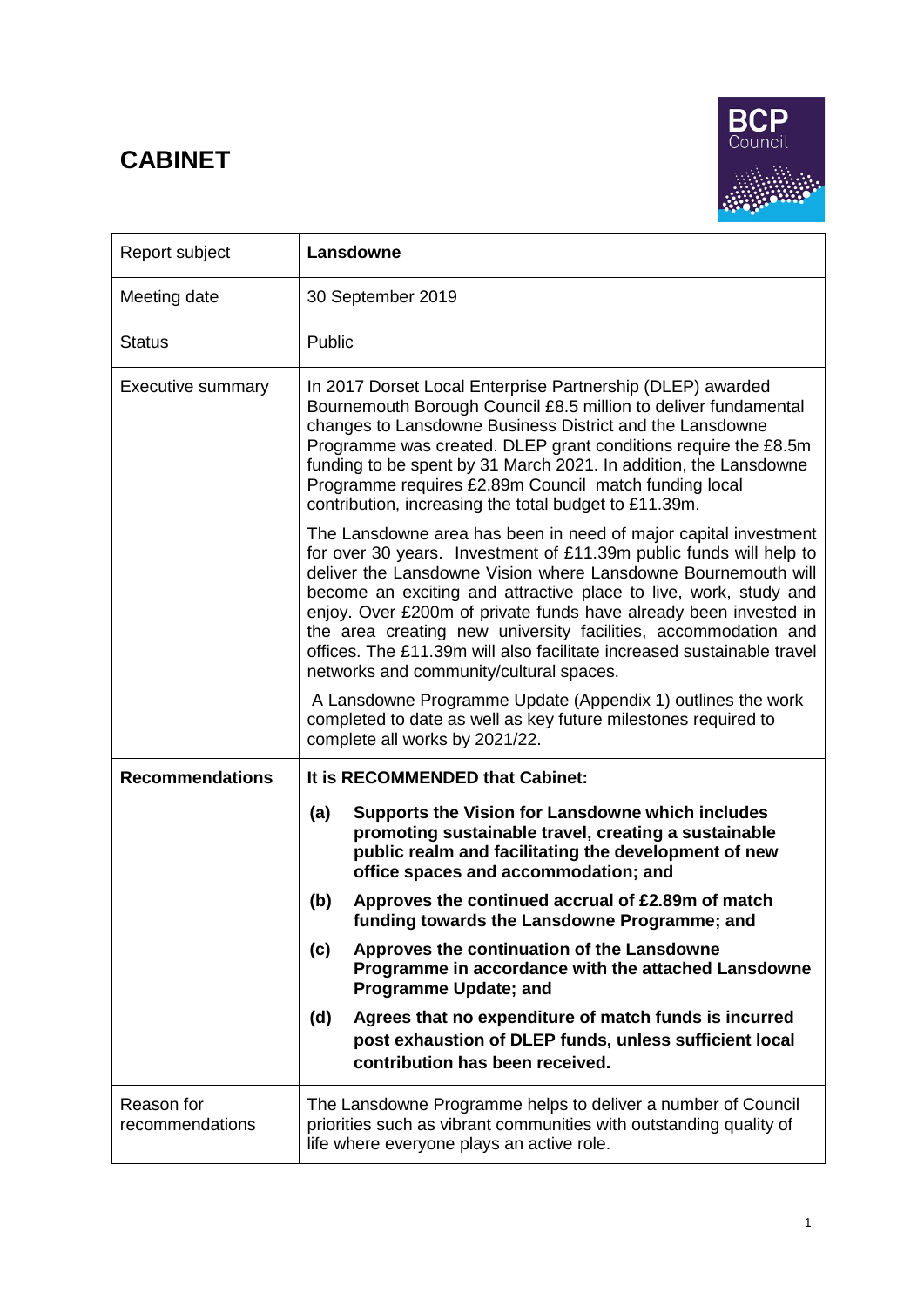| Portfolio Holder(s): | CIIr Councillor Mark Howell (Portfolio Holder for Regeneration and<br>Culture); and<br>Councillor Andy Hadley (Portfolio Holder for Transport and<br>Infrastructure)                                                                                          |
|----------------------|---------------------------------------------------------------------------------------------------------------------------------------------------------------------------------------------------------------------------------------------------------------|
| Corporate Director   | Bill Cotton (Corporate Director of Regeneration & Economy)                                                                                                                                                                                                    |
| Contributors         | Iona Tovey - Lansdowne Programme Manager<br>Anthony Kirby - Engineering & Major Contracts Manager<br>Chris Shephard – Director of Development<br>Adam Richens - Head of Financial Services<br>Shirley Haider - Management Accountant<br>Tanya Coulter – Legal |
| Wards                | <b>Town Centre</b><br><b>East Cliff</b><br>Springbourne                                                                                                                                                                                                       |
| Classification       | For Decision                                                                                                                                                                                                                                                  |

## **Background**

- 1. In 2014 key stakeholders in the area such as Bournemouth University, Bournemouth & Poole College, Bournemouth Development Company, Bournemouth Borough Council (now BCP Council), Meyrick Estates and Redweb coordinated the drafting of a vision for the future of the Lansdowne in order to enhance all the positive attributes the area boasted. Due to a lack of public investment for approximately 30 years, the area was failing to harness its potential and was in danger of deteriorating further and so the C:Side Vision document was developed.
- 2. In 2015, Cabinet approved the Lansdowne Delivery Plan which was the Council's formal response to the C:side Vision. It set out an appropriate and deliverable way forward for the Lansdowne, as well as defining programme scope amounting to over 20 interventions. The reduction in funding from Dorset Local Enterprise Partnership (DLEP) from the aspirational £18m to £8.5m and subsequent reduced match funding, required prioritisation in order to stretch the benefits as widely as possible whilst still delivering positive outcomes. In July 2017, Bournemouth Council Cabinet approved this reprofiling of the scheme (Background Paper 1).
- 3. The Lansdowne Programme Update (Appendix 1) outlines the work undertaken to date following the appointment of the Lansdowne Programme Manager in February 2018. The update covers a number of topics including programme objectives and outputs, scope, stakeholder engagement, urban realm designs, modelling, highway designs, cost estimations, programme milestones, sustainability, future proofing, legacy and risk.
- 4. There are multiple objectives for the programme, most of which are long term and hard to measure. However, where possible the programme team have created some shortterm objectives and baselines before any changes take place, to provide measures of success [Appendix 1 - Chapter 3, p.5]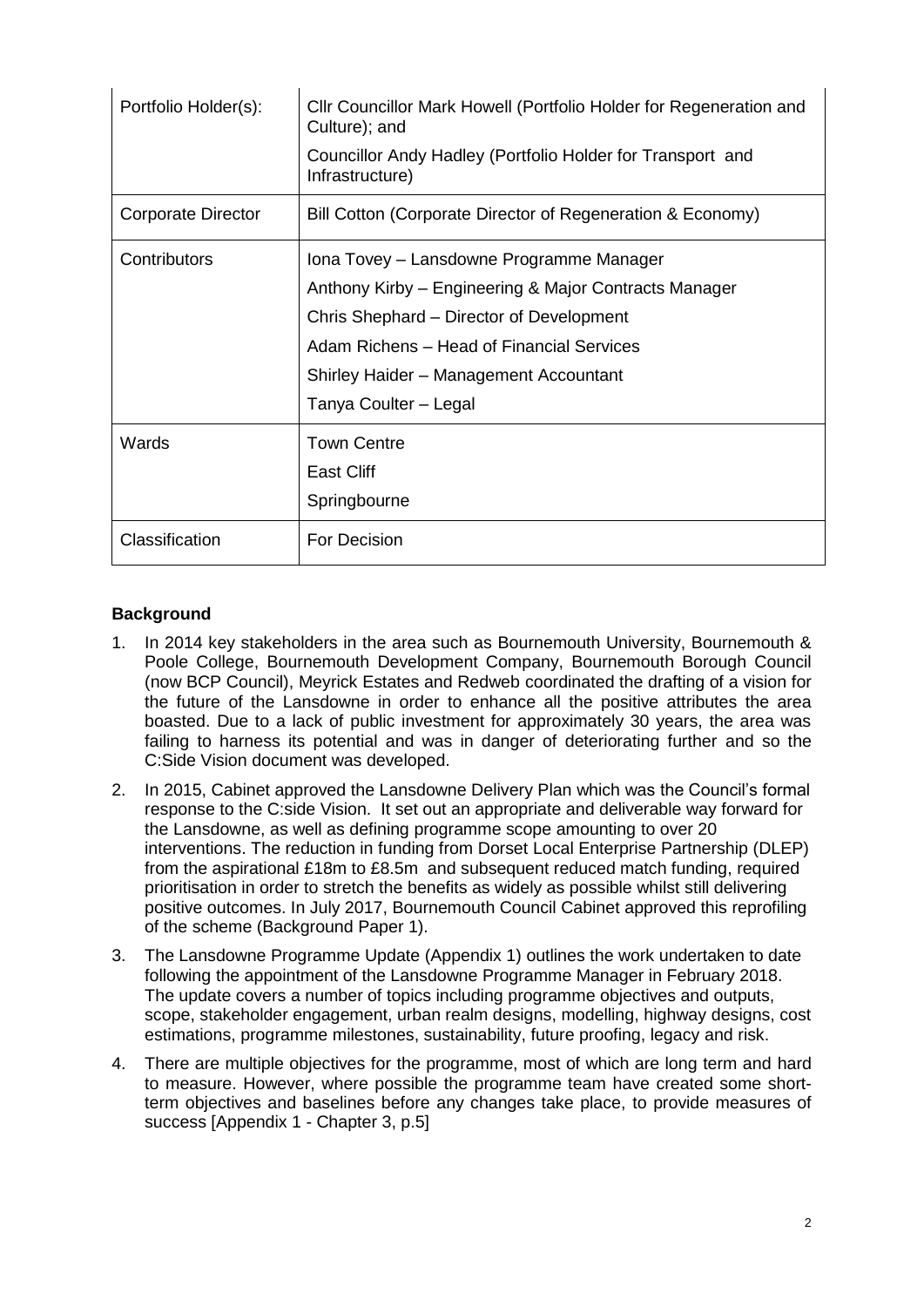- 5. The programme scope has altered as a result of the council being both developer of the urban realm and the Highway Authority. Consequently, the focus is now on Holdenhurst Road which will be pedestrianised at the lower third, with the top two thirds becoming access only by default as it will no longer be a through route. Lansdowne Roundabout will be removed and the highways relocated to create a public realm space from the reclaimed highways with the north end of Meyrick Road being closed to traffic. [Appendix 1 – Chapter 4, p.6]
- 6. Building these changes is not straightforward as there are multiple constraints. These are outlined in Appendix 1, Chapter 4.The decisions that have been made and the steer given to date by the Lansdowne Steering Group have helped navigate the limitations. This has enabled the programme to progress onwards at pace which has been essential for the timeframe set by the DLEP to be met, whilst noting the risks of doing so, as identified in the risk section of this paper.
- 7. Stakeholder engagement**,** public consultation and communications are vital to the success of this programme and will cover a wide variety of stakeholder groups. An approach has been developed with colleagues to run public events where the designs and implications of the programme designs will be discussed with the public, with particular focus given to reaching the local community. The public consultation will also involve online surveys, which will enable the wider public to provide feedback on the programme's proposals with particular emphasis on collecting views on the potential impact the development could have on them. Furthermore, communications issued will notify the public of where they can find key information about the proposals including how it may impact accessibility to the area throughout delivery. The consultation and engagement process will seek to highlight key objections and limit their risks to the programme early. [Appendix 1 – Chapter 5, p.8 and Chapter 16, p.34]
- 8. The Lansdowne Steering Group, which acts as the Programme Board, has enabled Portfolio Holders and senior officers to receive updates and offer guidance on the programme, which has ensured progression at pace. This group includes The Leader, Portfolio Holder for Regeneration, Culture and Economy, Executive Director for Regeneration & Economy, Director of Development, and the Deputy Director of DLEP, along with the Lansdowne Programme Manager and any relevant delivery team members, as and when required. Regular update meetings also take place with the Portfolio holder for Transport & Infrastructure along with Ward Members from areas in & around the Lansdowne. [Appendix 1– Chapter 6, p.10]
- 9. Taking the C:Side Vision and programme objectives forward, it is important for the new public realm in the Lansdowne to be:
	- Sustainable
	- High quality
	- Durable
	- Flexible
	- Providing more trees and green landscaping
	- Bringing in new technologies

[Appendix 1– Chapter 7, p.12]

10. The principles for the highway design are based on DfT (Department for Transport) guidance document Manual for Streets 1 and 2, which looks at balancing the movement function of the street with its importance as a 'place' that provides the wider social, environmental and economic benefits that this programme aims to address. This approach to highway design moves the focus from a cars/capacity first approach and emphasises the importance of addressing the needs of pedestrians, cyclists and public transport users as key to delivering the desired outcomes detailed earlier in this report. [Appendix 1– Chapter 8, p.21]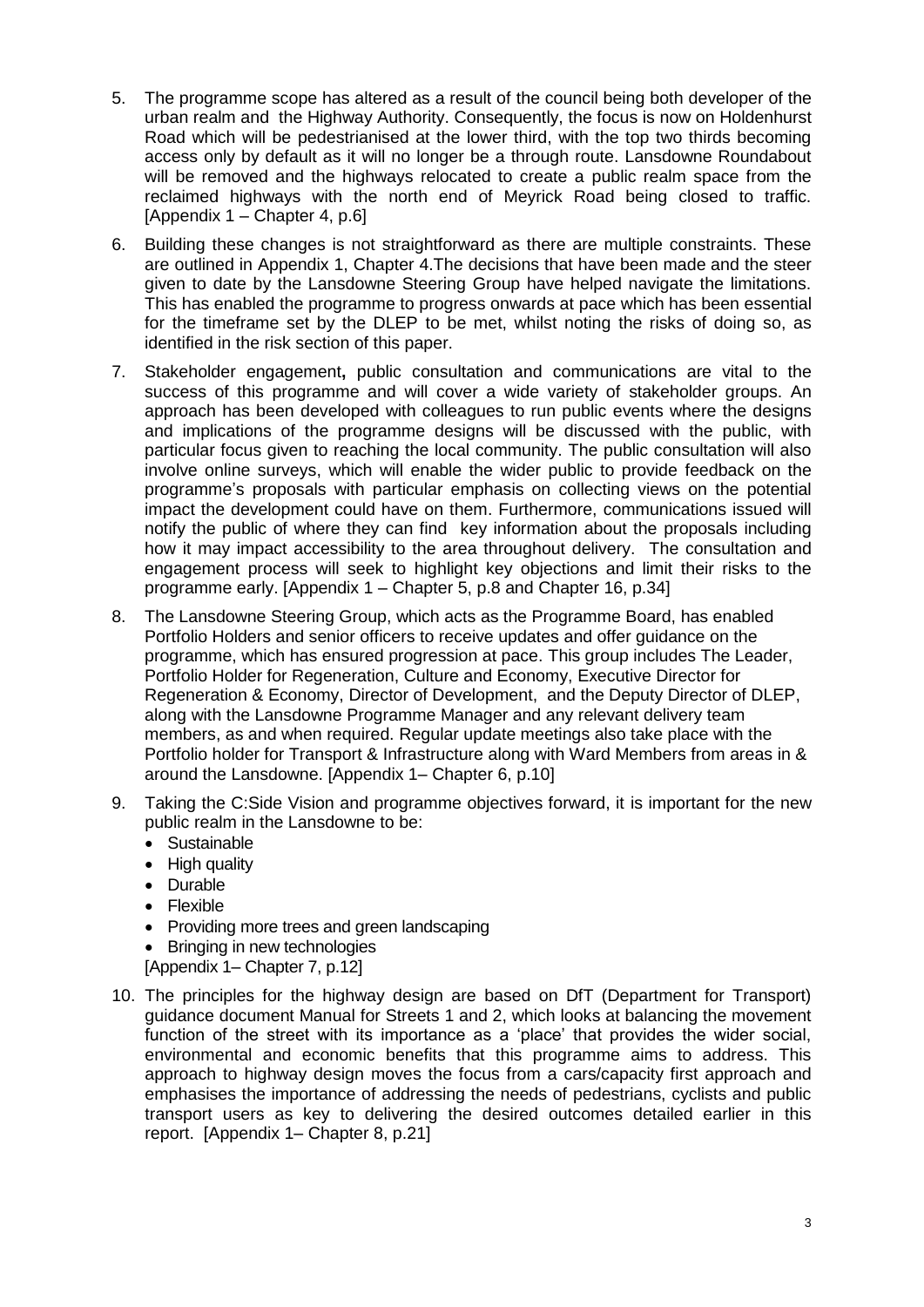- 11. Sustainability is at the core of the programme. The proposed changes will encourage people to navigate around and through the area by active travel and considers how to meet the challenging targets required by the new BCP Council and the declaration of a climate emergency. Policy changes at BCP Council will heavily influence new developments and refurbishments of old buildings to be sustainable in their design and discourage car dependency, for example by reducing car parking. [Appendix 1– Chapter 10, p.25]
- 12. Extensive traffic modelling work has been undertaken to support the development of the proposed scheme layout. Developed from a 2016 base model, existing traffic conditions have been modified to reflect the preferred design layout and include DfT national predicted growth (TEMPro) of 5% plus proposed committed development traffic growth estimates. With regards to the important number of bus movements, journey times for key routes have been extracted and compared against current conditions. [Appendix 1– Chapter 11, p.27]
- 13. A core objective of the Lansdowne Programme is to place technology, innovation and enterprise at the heart of growth and development in the area. Central to this is an allocation by DLEP of £0.9m for the incorporation of a digital network capable of providing public Wi-fi, Internet of Things (IoT) capabilities and 5G test bed network foundations, around the Lansdowne area. [Appendix 1– Chapter 12, p.29]
- 14. The Lansdowne Master plan provides the guiding principles for the area. This programme is only phase 1 of delivery. There are key areas highlighted in the Delivery Plan that still remain blockers to the Lansdowne maximising its full potential, such as Station Roundabout and the disconnection between the Travel Interchange and the rest of Lansdowne and Bournemouth Town Centre. If this area were to be redeveloped, opening up the connectivity between the Travel Interchange and the rest of Lansdowne and the Town Centre, a fundamental and positive change to the area, as well as wider conurbation, could be achieved delivering further significant benefits. [Appendix 1– Chapter 13, p.30]

#### **Summary of financial implications**

- 15. There is the potential for the £8.5m award being reallocated by DLEP to any other DLEP prioritised programmes should the recommendations fail to gain Cabinet support.
- 16. Originally £4.25m (being 50% of £8.5m) was assumed to be the required match funding amount but due to the reduced DLEP contribution from £19m to £8.5m, the match funding percentage was later reduced and agreed with DLEP early 2018 to be £2.89m. Failure to agree local contributions of £2.89m to continue to be accrued and allocated to the Lansdowne Programme may result in a breach of the Council's commitments to the DLEP.
- 17. The DLEP funding agreement inherited from BBC requires £2.89m match funding towards an £11.39m programme (25%), to be accrued over the course of the programme from local contributions. As at 1 April 2019 £1.6m local contribution (predominantly s106 contributions) has been accrued and allocated to the Lansdowne Programme.
- 18. Currently £1.6m as at 1 April 2019 of the £2.89m match funding has been accrued by the Council. Work is underway to understand how much of the balance accrued has been physically received (in cash) – to ensure that spend is not incurred in advance. Risk associated with spending in advance of receipt of s106 developer contributions, is minimised as these sums are not to be invested in the programme until 2021/22.
- 19. The Lansdowne Update details how the remaining £7.6m DLEP grant funding (total DLEP grant £8.5m less £0.9m spent to date), will be utilised in advance of 31 March 2021, but there is some degree of operational risk associated which is being mitigated against where possible.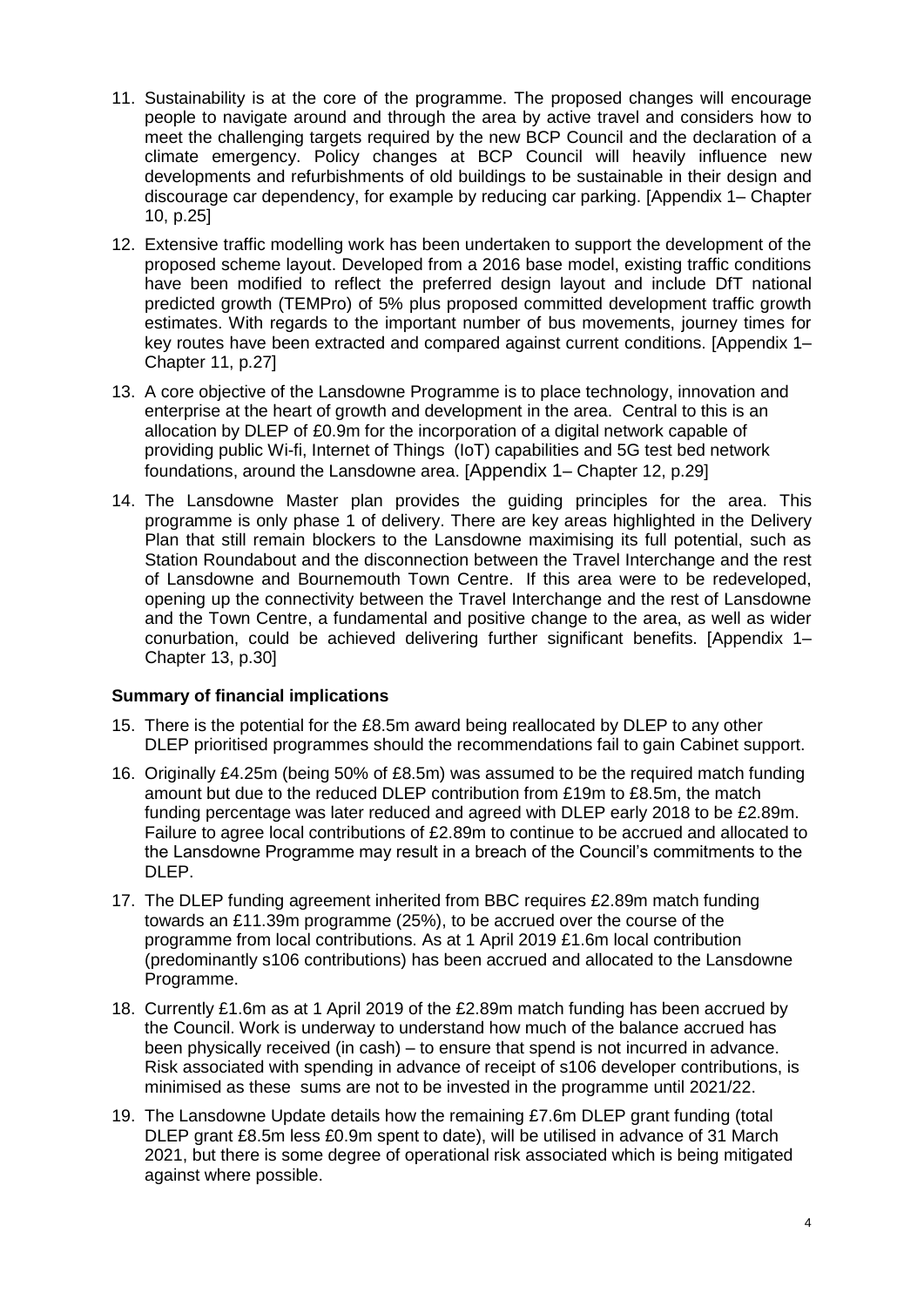20. Failure to approve the continuance of the programme as detailed in the attached Appendix 1 will result in undue delay and as such the programme being delivered on time. Failure to deliver on time may trigger the DLEP's right to request full repayment of any/all funds spent from the £8.5m. As at 30 June 2019, £0.9m DLEP funding has been spent.

### **Summary of legal implications**

- 21. The programme has & continues to work with the council's legal department in resolving any legal issues that may arise.
- 22. Should members not wish to proceed with the Lansdowne Programme the council will risk being deemed in breach of the agreed DLEP existing agreements.
- 23. Failure to spend £8.5m by 31 March 2021 provides the DLEP with the opportunity to request repayment of funds claimed to date.
- 24. Land ownership and subsequent covenants and rights of way will need to be addressed as they could impact on the delivery of the current plans. Discussions are already underway with the local landowners.

#### **Summary of human resources implications**

- 25. The programme is currently resourced through a virtual team that consists of a cross council combination of officer, WSP and external consultants funded through the capital programme.
- 26. The programmes governance structure provides ongoing scrutiny of the programme from officers at all levels, directorate wide along with Members including Portfolio Holders for Regeneration, Culture & Economy and Transport & Infrastructure and the Leader of BCP Council.

#### **Summary of environmental impact**

- 27. Making Lansdowne a more environmentally friendly place has been and continues to be part of the vision and delivery plan. This is best emphasised through the prioritisation of sustainable travel options throughout the public realm works.
- 28. Flora and fauna biodiversity enhancements are vital elements of the programme and continued working with Council colleagues and other external consultants will prove fundamental in delivering this part of the Vision.

#### **Summary of public health implications**

29. Some key benefits resulting from the programme relate to prioritising reclaimed highways for pedestrians and cyclists, combined with the known social and economic benefits gained from a more pleasant and inviting environment for the ever increasing local population.

#### **Summary of equality implications**

30. This will continue to be considered and actioned throughout the programme's planning and delivery stages primarily through stakeholder engagement with the relevant formal bodies and local groups.

#### **Summary of risk assessment**

31. The programme manager has been running a risk register which is shared within the governance structure. All risks have mitigations and the current risk to the Council is